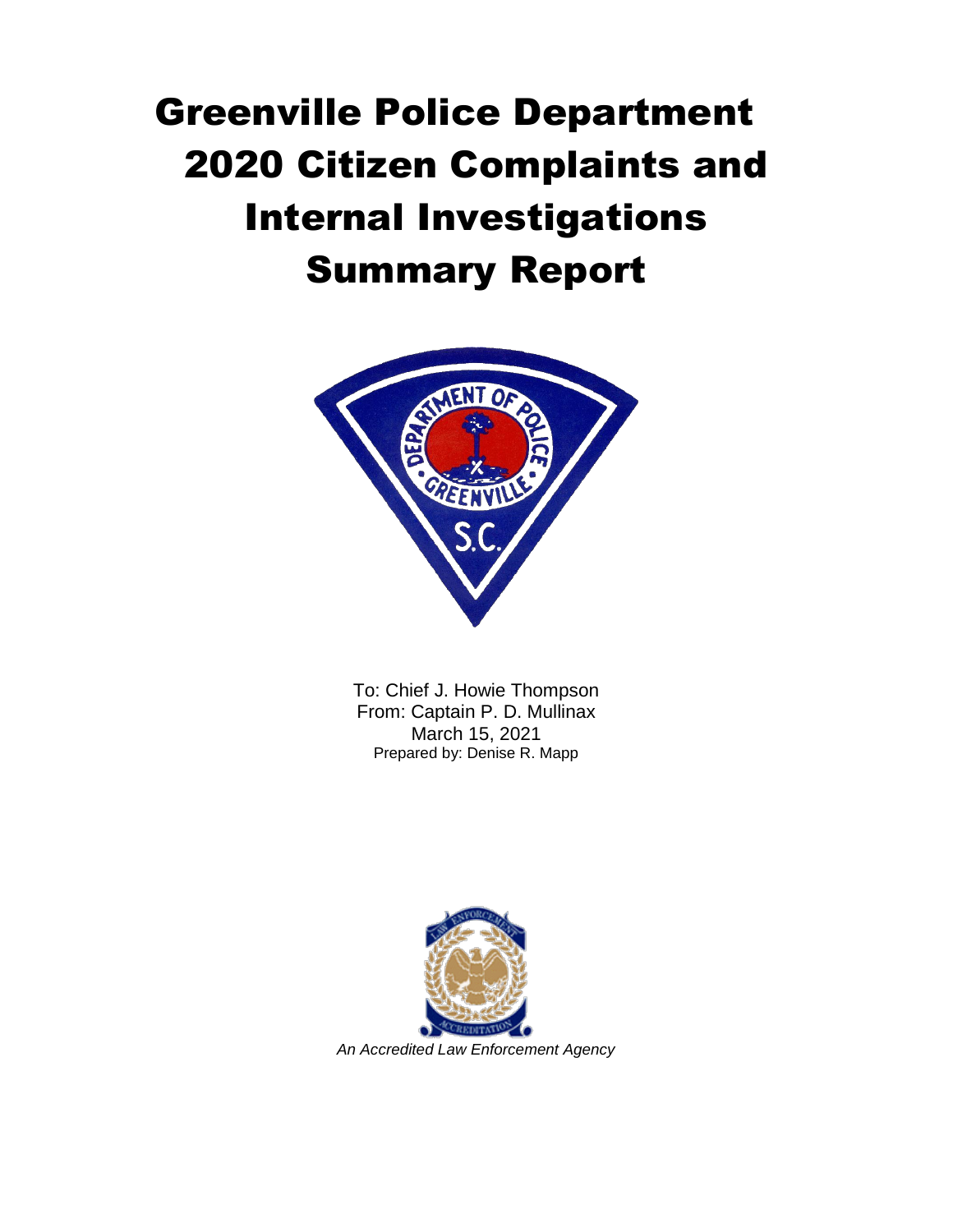In 2020, the Internal Affairs Unit processed 67 citizen complaints (totaling 123 allegations) and 27 internal investigations. This report, as with the previous year, includes data for **division-level investigations**; **investigations closed without merit following review of body-worn cameras**; **complaints resolved through independent mediation;** and **complaints withdrawn by the complainant.** While all allegations were investigated and adjudicated individually; for this report, complaints involving multiple allegations are counted as one case and with an overall disposition. For 2020, investigations were disposed of as follows:

|                                                  | 2018              |        | 2019  |        | 2020  |        |
|--------------------------------------------------|-------------------|--------|-------|--------|-------|--------|
|                                                  | Count             | %      | Count | %      | Count | %      |
| Unfounded                                        | 3                 | 6.0%   | 4     | 6.0%   | 2     | 2.2%   |
| <b>Not Sustained</b>                             | 6                 | 12.0%  | 4     | 4.0%   | 8     | 6.0%   |
| Exonerated                                       | 10                | 20.0%  | 9     | 13.0%  | 24    | 28.9%  |
| Sustained                                        | $12 \overline{ }$ | 24.0%  | 18    | 26.0%  | 27    | 23.0%  |
| Mediation                                        | 4                 | 8.0%   | 2     | 3.0%   |       | .70%   |
| Pendina                                          | 0                 | 0.0%   | 0     | 1.0%   | 4     | 18.5%  |
| Closed: Without Merit,<br><b>Reviewed of BWC</b> | 11                | 22.0%  | 25    | 36.0%  | 19    | 14.1%  |
| <b>Complaint Withdrawn</b>                       | 4                 | 8.0%   | 8     | 11.0%  | 9     | 6.7%   |
| TOTAL                                            | 50                | 100.0% | 70    | 100.0% | 94    | 100.0% |

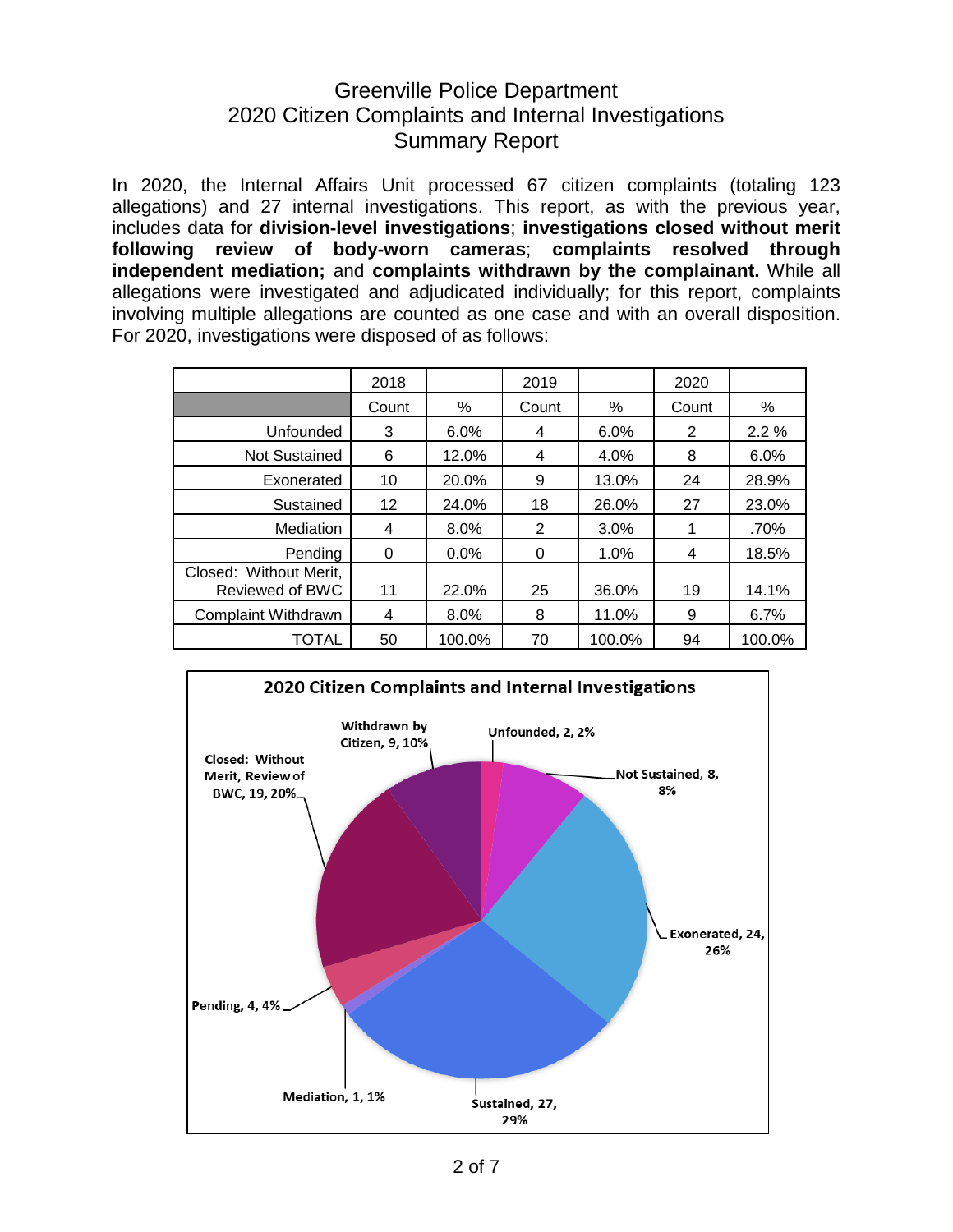Field Operations makes up over half of the sworn workforce and is the source for the majority of arrests and contacts with the public. Of the **65** investigations involving Field Operations officers, **47** were generated from citizen complaints.

|                                    | 2018  |        | 2019  |        | 2020  |        |
|------------------------------------|-------|--------|-------|--------|-------|--------|
|                                    | Count | %      | Count | %      | Count | %      |
| <b>Field Operations</b>            | 39    | 78.0%  | 50    | 71.0%  | 65    | 69.0%  |
| Training                           |       | 2.0%   | 2     | 3.0%   | 2     | 2.1%   |
| Warrants/Court<br>Security/Traffic | 2     | 4.0%   | 4     | 6.0%   | 6     | 6.4%   |
| Criminal Investigations            | 3     | 6.0%   | 5     | 7.0%   | 2     | 2.1%   |
| Vice & Narcotics                   | 0     | 0.0%   |       | 1.0%   | 2     | 2.1%   |
| Communications                     |       | 2.0%   | 2     | 3.0%   | 3     | 3.2%   |
| CRT, SRO, etc.                     | 4     | 8.0%   | 4     | 6.0%   | 13    | 14.0%  |
| Not listed/Unknown                 | 0     | 0.0%   | 2     | 3.0%   |       | 1.1%   |
| TOTAL                              | 50    | 100.0% | 70    | 100.0% | 94    | 100.0% |

#### **2020 Investigations by Complainant's Race and Gender**

| Race/Gender of                        |       | 2018   |                | 2019   | 2020  |        |
|---------------------------------------|-------|--------|----------------|--------|-------|--------|
| <b>Complainants</b>                   | Count | %      | Count          | $\%$   | Count | %      |
| <b>Minority</b>                       | 14    | 28.0%  | 25             | 36.0%  | 31    | 33.0%  |
| <b>Non-Minority</b>                   | 20    | 40.0%  | 26             | 37.0%  | 24    | 25.5%  |
| <b>Not listed/Unknown</b>             | 0     | $0\%$  | $\overline{2}$ | 3.0%   | 12    | 12.8%  |
| Internal Investigations               | 16    | 32.0%  | 17             | 24.0%  | 27    | 28.7%  |
| <b>TOTAL</b><br><b>INVESTIGATIONS</b> | 50    | 100.0% | 70             | 100.0% | 94    | 100.0% |
| <b>Male</b>                           | 13    | 26.0%  | 22             | 28.0%  | 35    | 37.2%  |
| Female                                | 21    | 42.0%  | 31             | 44.0%  | 31    | 33.0%  |
| <b>Not listed/Unknown</b>             | 0     | 0.0%   | 0              | 0.0%   | 1     | 1.1%   |
| Internal Investigations               | 16    | 32.0%  | 17             | 24.0%  | 27    | 28.7%  |
| <b>TOTAL</b><br><b>INVESTIGATIONS</b> | 50    | 100.0% | 70             | 100.0% | 94    | 100.0% |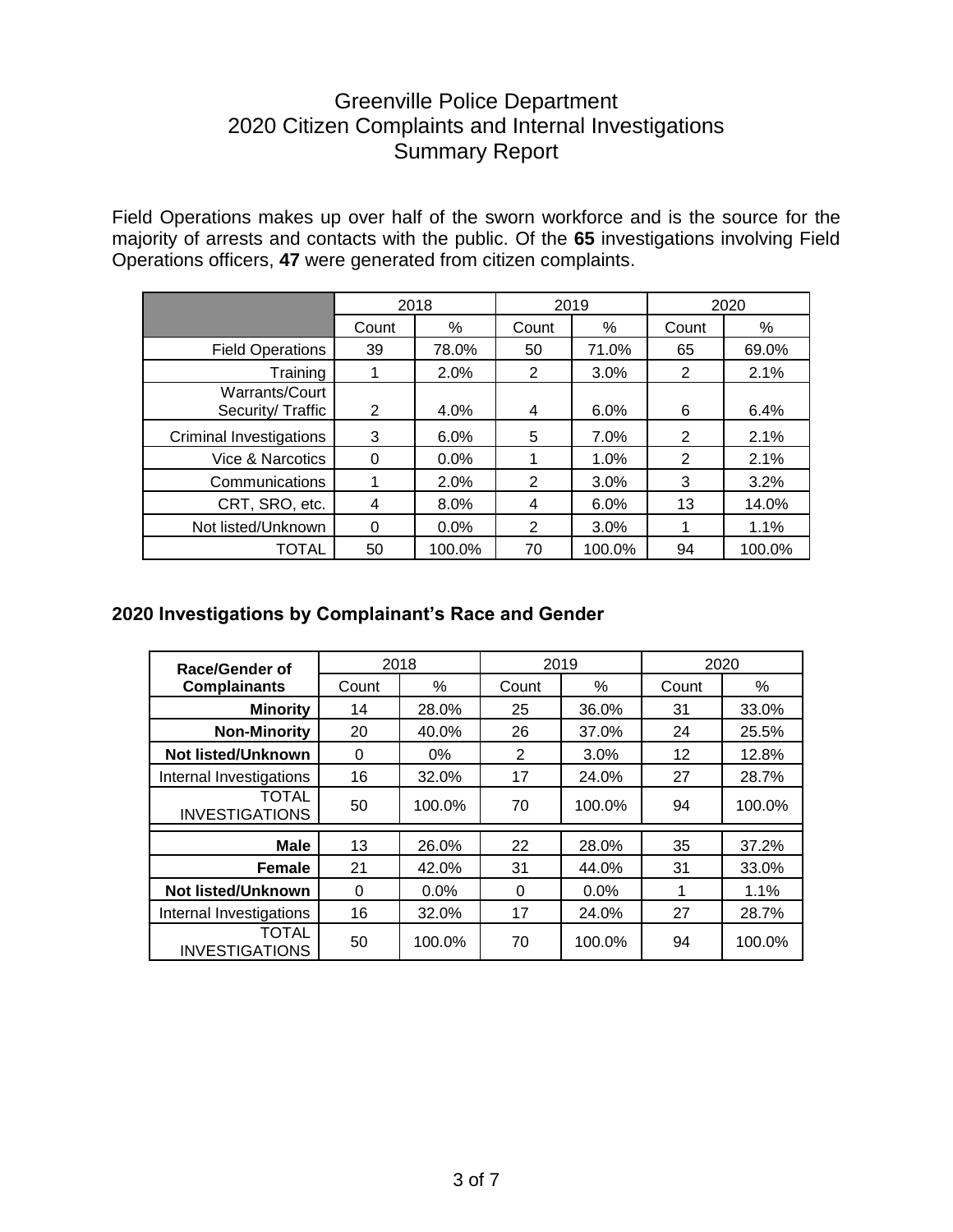| <b>Race/Gender of</b>       |       | 2018    |                | 2019   | 2020     |        |
|-----------------------------|-------|---------|----------------|--------|----------|--------|
| <b>Employees</b>            | Count | %       | Count          | %      | Count    | %      |
| <b>Minority</b>             | 4     | 8.0%    | 4              | 6.0%   | 10       | 10.7%  |
| <b>Non-Minority</b>         | 30    | 60.0%   | 47             | 67.0%  | 55       | 58.5%  |
| Not listed/Unknown          | 0     | 0.0%    | 2              | 3.0%   | 2        | 2.1%   |
| <b>Internal Allegations</b> | 16    | 32.0%   | 17             | 24.0%  | 27       | 28.7%  |
| <b>TOTAL</b>                | 50    | 100.0%  | 70             | 100.0% | 94       | 100.0% |
| <b>Male</b>                 | 29    | 58.0%   | 47             | 67.0%  | 54       | 57.4%  |
| <b>Female</b>               | 5     | 10.0%   | 4              | 6.0%   | 13       | 13.9%  |
| <b>Not listed/Unknown</b>   | 0     | $0.0\%$ | $\overline{2}$ | 3.0%   | $\Omega$ | 0.0%   |
| <b>Internal Allegations</b> | 16    | 32.0%   | 17             | 24.0%  | 27       | 28.7%  |
| TOTAL                       | 50    | 100.0%  | 70             | 100.0% | 94       | 100.0% |

#### **Investigations by Employee Race and Gender**

#### **Sustained Complaints**

Twenty-seven investigations were sustained in 2020; none of the sustained represent complaints of bias-based policing.

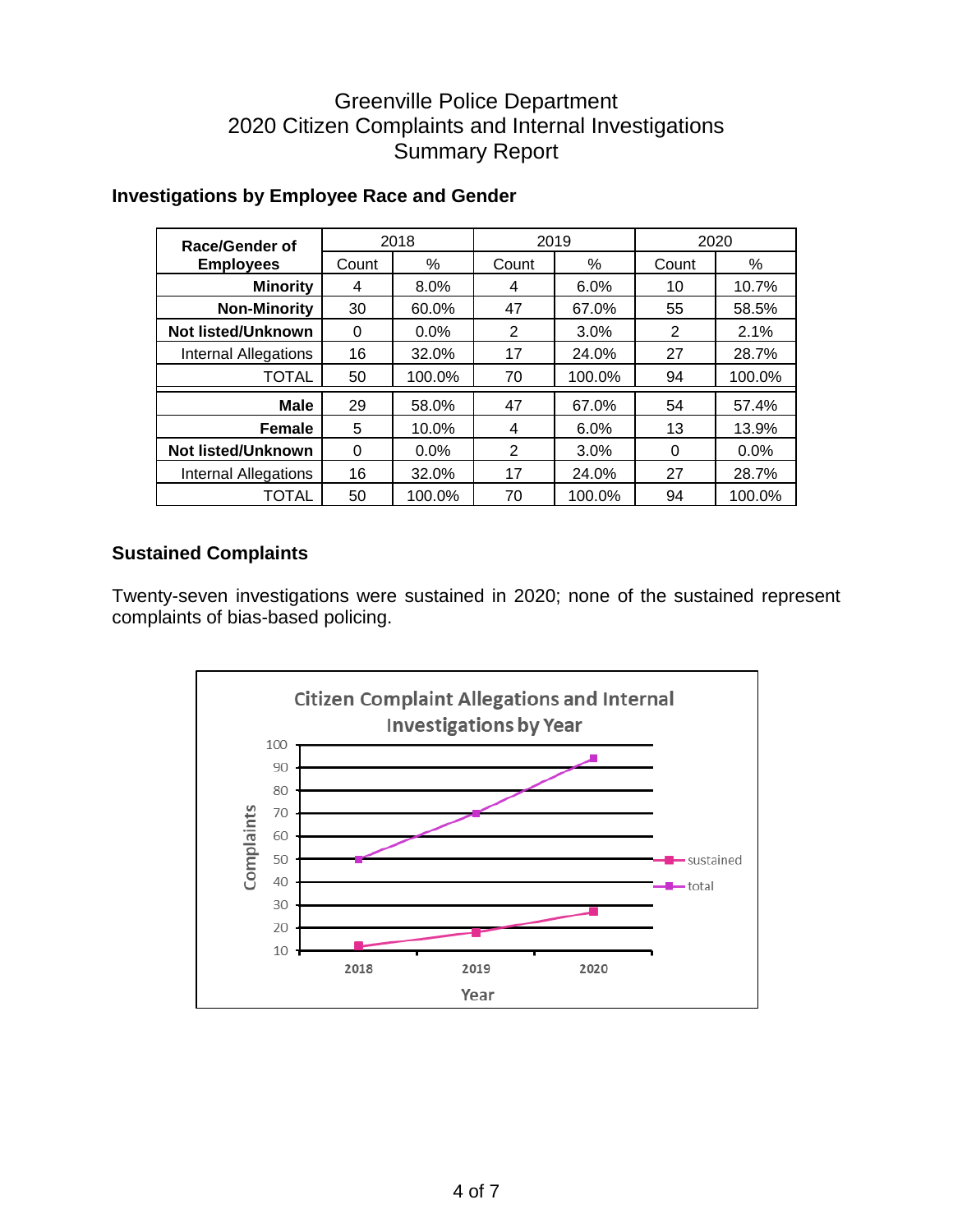#### **Sustained Investigations**

| IA#           | <b>COMPLAINANT RACE</b> | <b>COMPLAINANT</b><br><b>GENDER</b> | OFFICER(S),<br>CIVILIAN(S) RACE | <b>OFFICER</b><br><b>GENDER</b> | NATURE OF COMPLAINT           |
|---------------|-------------------------|-------------------------------------|---------------------------------|---------------------------------|-------------------------------|
| 2020-DIV-0018 | <b>NOT LISTED</b>       | <b>FEMALE</b>                       | HISPANIC, WHITE                 | <b>FEMALES</b>                  | <b>DUTY RESPONSIBILITIES</b>  |
| 2020-div-0027 | N/A                     | N/A                                 | N/A                             | N/A                             | <b>INTERNAL INVESTIGATION</b> |
| 2020-DIV-0028 | N/A                     | N/A                                 | N/A                             | N/A                             | <b>INTERNAL INVESTIGATION</b> |
| 2020-DIV-0029 | N/A                     | N/A                                 | N/A                             | N/A                             | <b>INTERNAL INVESTIGATION</b> |
| 2020-div-0030 | N/A                     | N/A                                 | N/A                             | N/A                             | INTERNAL INVESTIGATION        |
| 2020-DIV-0031 | N/A                     | N/A                                 | N/A                             | N/A                             | <b>INTERNAL INVESTIGATION</b> |
| 2020-DIV-0033 | N/A                     | N/A                                 | N/A                             | N/A                             | <b>INTERNAL INVESTIGATION</b> |
| 2020-DIV-0035 | N/A                     | N/A                                 | N/A                             | N/A                             | INTERNAL INVESTIGATION        |
| 2020-div-0036 | N/A                     | N/A                                 | N/A                             | N/A                             | INTERNAL INVESTIGATION        |
| 2020-DIV-0037 | N/A                     | N/A                                 | N/A                             | N/A                             | <b>INTERNAL INVESTIGATION</b> |
| 2020-div-0038 | N/A                     | N/A                                 | N/A                             | N/A                             | INTERNAL INVESTIGATION        |
| 2020-div-0045 | <b>WHITE</b>            | MALE                                | <b>BLACK, WHITE</b>             | <b>FEMALES</b>                  | DUTY RESPONSIBILITIES         |
| 2020-DIV-0047 | <b>WHITE</b>            | <b>FEMALE</b>                       | <b>WHITE</b>                    | <b>MALE</b>                     | <b>DUTY RESPONSIBILITIES</b>  |
| 2020-IA-0002  | <b>WHITE</b>            | <b>FEMALE</b>                       | <b>BLACK</b>                    | <b>MALE</b>                     | <b>DUTY RESPONSIBILITIES</b>  |
| 2020-IA-0004  | N/A                     | N/A                                 | N/A                             | N/A                             | INTERNAL INVESTIGATION        |
| 2020-IA-0010  | N/A                     | N/A                                 | N/A                             | N/A                             | <b>INTERNAL INVESTIGATION</b> |
| 2020-IA-0011  | N/A                     | N/A                                 | N/A                             | N/A                             | INTERNAL INVESTIGATION        |
| 2020-IA-0013  | N/A                     | N/A                                 | N/A                             | N/A                             | INTERNAL INVESTIGATION        |
| 2020-IA-0019  | N/A                     | N/A                                 | N/A                             | N/A                             | <b>INTERNAL INVESTIGATION</b> |
| 2020-IA-0021  | N/A                     | N/A                                 | N/A                             | N/A                             | INTERNAL INVESTIGATION        |
| 2020-IA-0023  | N/A                     | N/A                                 | N/A                             | N/A                             | <b>INTERNAL INVESTIGATION</b> |
| 2020-IA-0028  | <b>BLACK</b>            | <b>MALE</b>                         | <b>WHITE</b>                    | <b>MALE</b>                     | ARREST, SEARCH, AND SEIZURE   |
| 2020-IA-0030  | <b>WHITE</b>            | <b>FEMALE</b>                       | <b>WHITE</b>                    | <b>FEMALE</b>                   | <b>GENERAL CONDUCT</b>        |
| 2020-IA-0032  | N/A                     | N/A                                 | N/A                             | N/A                             | INTERNAL INVESTIGATION        |
| 2020-IA-0037  | N/A                     | N/A                                 | N/A                             | N/A                             | INTERNAL INVESTIGATION        |
| 2020-IA-0042  | N/A                     | N/A                                 | N/A                             | N/A                             | INTERNAL INVESTIGATION        |
| 2020-ia-0043  | N/A                     | N/A                                 | N/A                             | N/A                             | INTERNAL INVESTIGATION        |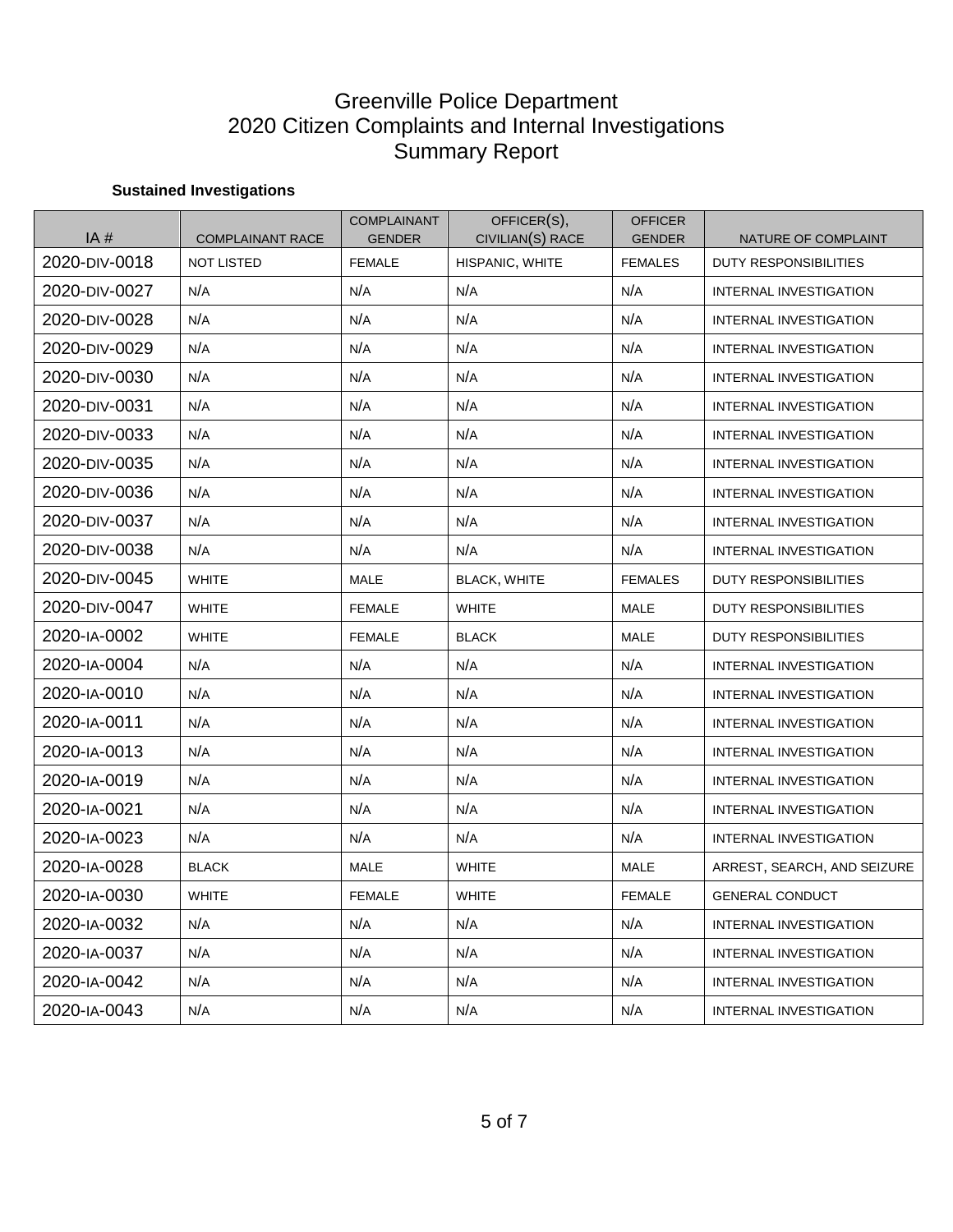#### **Breakdown of Investigations by Nature of Complaint**

The below lists investigations by complaint category

| Nature of Complaint                                                       | Count         | $\%$    |
|---------------------------------------------------------------------------|---------------|---------|
| ABUSE OF POSITION                                                         | 2             | 2.1%    |
| ARREST, SEARCH AND SEIZURE                                                | 6             | $6.4\%$ |
| <b>BIAS-BASED POLICING</b>                                                | 10            | 10.6%   |
| <b>COURT APPEARANCES</b>                                                  | 1             | 1.1%    |
| <b>DRIVING</b>                                                            | 6             | 6.4%    |
| <b>DUTY RESPONSIBILITIES</b>                                              | 11            | 11.7%   |
| <b>USE OF FORCE</b>                                                       | 11            | 11.7%   |
| <b>GENERAL CONDUCT</b>                                                    | 2             | 2.1%    |
| RESPONSIBILITIY FOR SAFETY AND SECURITY OF PERSONS<br><b>AND PROPERTY</b> | 2             | 2.1%    |
| <b>SUBMISSION OF REPORTS</b>                                              | $\mathcal{P}$ | 2.1%    |
| <b>TRUTHFULNESS</b>                                                       | $\mathcal{P}$ | 2.1%    |
| <b>UNDETERMINED</b>                                                       | $\mathcal{P}$ | 2.1%    |
| UNPROFESSIONAL CONDUCT, RUDE, DISCOURTEOUS                                | 10            | 10.6%   |
| <b>INTERNAL INVESTIGATIONS (includes one UOF investigations)</b>          | 27            | 28.7%   |
| TOTAL                                                                     | 94            | 100.0%  |

#### **Force Response Complaints and Investigations**

| <b>IA NUMBER</b> | <b>DATE</b> | <b>TYPE OF FORCE</b>      | <b>COMPLAINT</b>                | <b>DISPOSITION</b>   |
|------------------|-------------|---------------------------|---------------------------------|----------------------|
| 2020-IA-0001     | 1/23/2020   | <b>HARD EMPTY-HAND</b>    | PUSHED, PUNCHED, CHOKED, PULLED | EXONERATED           |
| 2020-IA-0003     | 1/31/2020   | POINTED FIREARM           | <b>HELD AT GUN POINT</b>        | <b>CLOSED BY BWC</b> |
| 2020-IA-0017     | 5/11/2020   | <b>DISCHARGED FIREARM</b> | INTERNAL INVESTIGATION          | EXONERATED           |
| 2020-IA-0033     | 8/02/2020   | <b>EMPTY-HAND CONTROL</b> | PHYSICALLY SHOVED CAUSING PAIN  | <b>EXONERATED</b>    |
| 2020-IA-0034     | 8/07/2020   | <b>EMPTY-HAND CONTROL</b> | THROWN FROM STEPS, LEGS PINNED  | <b>EXONERATED</b>    |